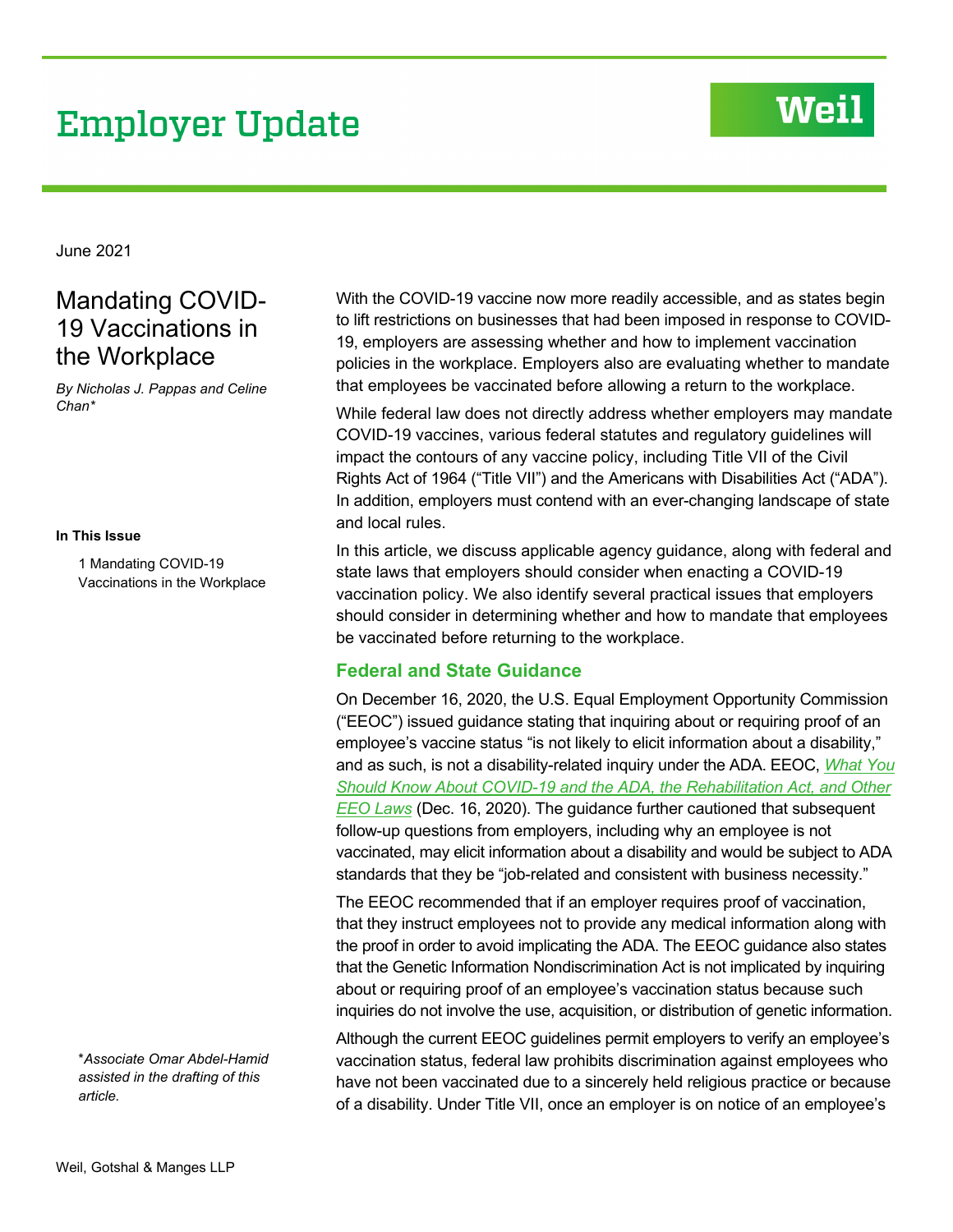sincerely held religious belief, practice or observance that prevents the employee from receiving the COVID-19 vaccine, employers must provide a reasonable accommodation, unless doing so would impose an "undue hardship" on the employer. Courts interpreting "undue hardship" in this context note that employers can avoid liability where "the accommodation the employee seeks would pose more than a *de minimis* cost for an employer." *New York v. U.S. Dep't of Health & Hum. Servs.*, 414 F. Supp. 3d 475, 536 (S.D.N.Y. 2019); *see also Baker v. The Home Depot*, 445 F.3d 541, 548 (2d Cir. 2006). EEOC guidance provides that the factors relevant to assessing "undue hardship" include the type of workplace, the employee's duties, identifiable cost and burden on the employer of the accommodation in relation to the size and operating costs of the employer, and the number of employees who will need a particular accommodation. EEOC, *[Questions and Answers: Religious Discrimination in](https://www.eeoc.gov/laws/guidance/questions-and-answers-religious-discrimination-workplace)  [the Workplace](https://www.eeoc.gov/laws/guidance/questions-and-answers-religious-discrimination-workplace)* (July 22, 2008).

The ADA also requires that employers grant a request for reasonable accommodation of an employee's disability unless doing so would cause an undue hardship or pose a "direct threat." The "undue hardship" standard under the ADA imposes a higher burden than the *de minimis* standard, and requires a showing of "significant difficulty or expense," and "focuses on the resources and circumstances of the particular employer in relationship to the cost or difficulty of providing a specific accommodation." EEOC, *[Enforcement Guidance on Reasonable Accommodation](https://www.eeoc.gov/laws/guidance/enforcement-guidance-reasonable-accommodation-and-undue-hardship-under-ada) [and Undue Hardship under the ADA](https://www.eeoc.gov/laws/guidance/enforcement-guidance-reasonable-accommodation-and-undue-hardship-under-ada)* (Oct. 17, 2002).

A "direct threat" is defined as "a significant risk of substantial harm to the health or safety of the individual or others that cannot be eliminated or reduced by reasonable accommodation." 29 C.F.R. § 1630.2. In determining whether a direct threat exists, employers must evaluate the duration of the risk, the nature and severity of potential harm, and the likelihood and imminence of the potential harm. If a direct threat cannot be reduced, while the employer may exclude the employee from the workplace, the employer may not automatically terminate the employment of the employee.

States also have adopted, or are in the process of adopting, regulations that would expand protections for employees who decline vaccinations on non-religious or medical grounds. To date, legislators in at least forty (40) states have introduced bills that would prohibit employers from requiring the COVID-19 vaccine, from inquiring about an individual's vaccination status, or from taking adverse actions based on vaccination status. NASHP, *[State Lawmakers Submit Bills to Ban](https://www.nashp.org/state-lawmakers-submit-bills-to-ban-employer-vaccine-mandates/)  [Employer COVID-19 Vaccine Mandates](https://www.nashp.org/state-lawmakers-submit-bills-to-ban-employer-vaccine-mandates/)* (May 6, 2021). Finally, in the context of unionized workplaces, employers must be mindful of collective bargaining agreements that may limit an employer's ability to implement or enforce a mandatory vaccination program.

### **Practice Pointers**

Employers who adopt any vaccination policy, whether mandatory or not, should seek to draft the policy in clear terms and distribute it to employees prior to implementation. The policy should ideally describe any exemptions, as permitted by federal, state or local law, including the process to secure an exemption or accommodation. Given the ever-changing landscape of federal and state employment laws and agency guidance, as well as applicable health and safety guidelines, employers should be aware that any recommendations with respect to vaccinations in the workplace may change, and thus employer should continue to monitor all applicable directives.

An employer mandating vaccines as a pre-requisite to returning to the workplace should ensure that it is prepared to make reasonable accommodations for employees who object to the vaccine because of a disability or a sincerely held religious practice or belief. If an employer concludes that it cannot provide an accommodation proposed by an employee whether due to undue hardship or because the accommodation would require elimination of an essential job function, the employer should consider whether remote work would be feasible for the employee at least on a temporary basis. If remote work is not feasible, and no other alternatives exist, the employer may theoretically terminate employment of an individual who refuses vaccination.

However, employers should consult with counsel before making such termination decisions, as taking any adverse actions against employees who object to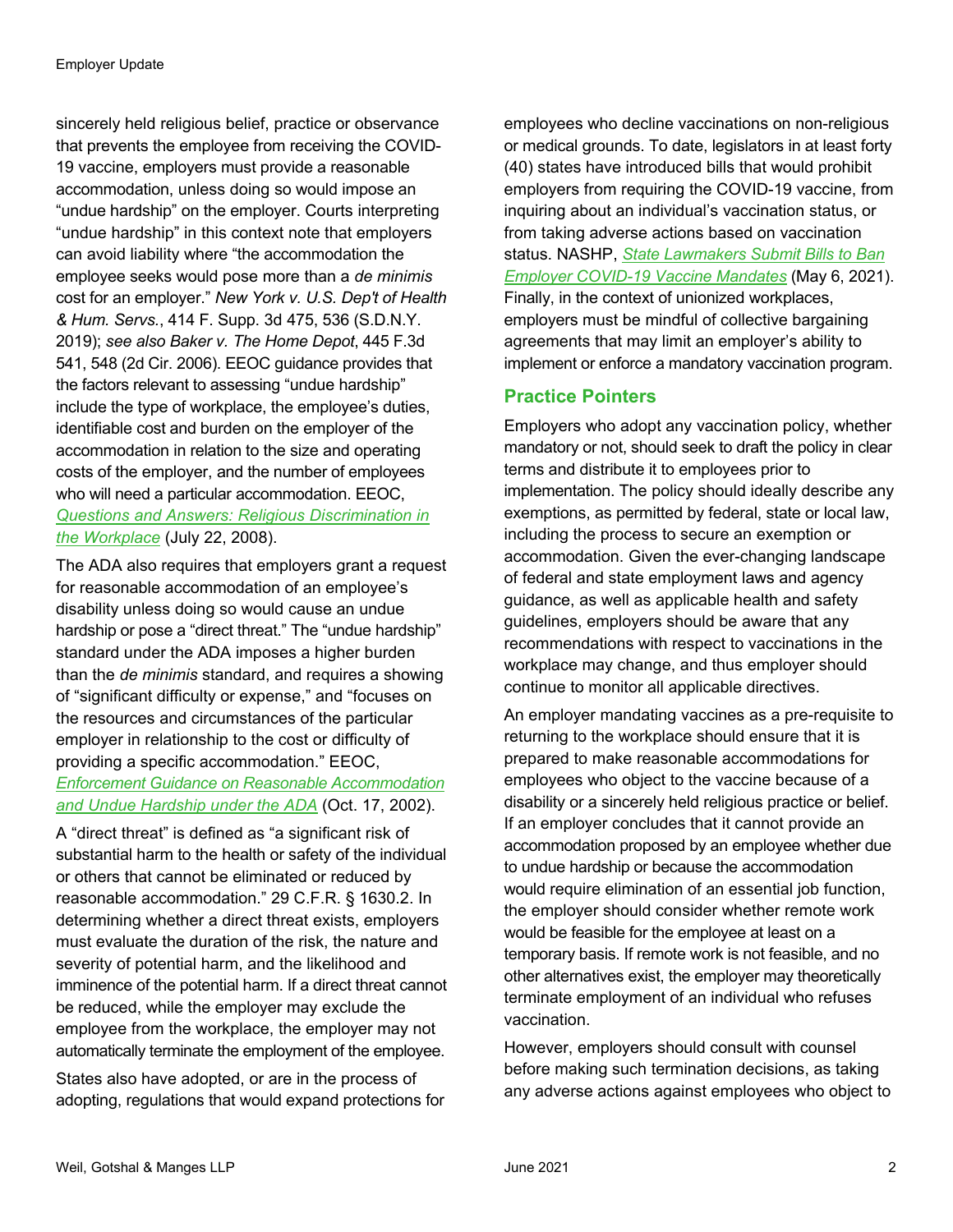vaccines on grounds protected by federal and state laws may be challenged by employees claiming that the employer's justifications for their actions are false, and, therefore are pretexts for unlawful discrimination. Although not directly addressed by current EEOC guidance, employers also should consider providing reasonable accommodations, or exemptions from any vaccine mandate, to employees who are pregnant or breastfeeding. Current CDC guidance provides that the vaccine is safe for those who are pregnant or breastfeeding, but the CDC acknowledges the data is limited. CDC, *[COVID-19 Vaccines While Pregnant or](https://www.cdc.gov/coronavirus/2019-ncov/vaccines/recommendations/pregnancy.html)  [Breastfeeding](https://www.cdc.gov/coronavirus/2019-ncov/vaccines/recommendations/pregnancy.html)* (May 14, 2021).

Employers who make COVID-19 vaccines mandatory for employees returning to work also should keep in mind several other legal and practical considerations. For example, pursuant to the Occupational Safety and Health Administration ("OSHA") COVID-19 guidance issued on April 20, 2021, if an employer requires employees to get a COVID-19 vaccine as a condition of employment, any adverse reactions to the vaccine is considered "work-related" and the employer is obligated to record and track such reactions among its employees. OSHA, *[Frequently Asked Questions](https://www.osha.gov/coronavirus/faqs#vaccine)* (last accessed May 20, 2021).

Employers also may be required to provide employees with paid leave to obtain a vaccination and recover from the associated side effects. *See*, *e.g.*, N.Y. Lab. Law § 196-C (providing New York employees with up to four (4) hours of paid leave per COVID-19 vaccine injection, unless a greater number of hours is required under a collectively bargained agreement).

Employers also should be aware of the potential risks associated with mandating vaccines that have not yet been granted full authorization by the U.S. Food and Drug Administration ("FDA"). Under FDA regulations governing medical products approved under an Emergency Use Authorization ("EUA"), such as the COVID-19 vaccines, individuals must be informed "of the option to accept or refuse administration of the product, of the consequences, if any, of refusing administration of the product, and of the alternatives to the product that are available and of their benefits and risks." 21 U.S.C. § 360bbb-3(e)(1)(A)(ii)(III). At least one court is currently considering whether an

employer's mandatory COVID-19 vaccination policy was unlawful in light of the individuals' right to refuse a product approved under an EUA. *Legaretta v. Macias*, 2021 WL 833390, at \*1 (D.N.M. Mar. 4, 2021).

Employers should continue to monitor evolving agency guidance regarding social distancing, masking, and other infection control measures. On May 13, 2021, the CDC's updated guidance provided that fully vaccinated individuals no longer needed to wear a mask or socially distance in most settings unless otherwise required by federal, state, or local regulations. CDC, *[Guidance for Fully Vaccinated People](https://www.cdc.gov/coronavirus/2019-ncov/vaccines/fully-vaccinated-guidance)*, (May 13, 2021).

At the same time, OSHA's guidance to employers, last updated on January 29, 2021, still recommends that employers not distinguish between workers who are vaccinated and unvaccinated. On May 20, 2021, however, OSHA issued a statement that, in light of the CDC's most recently updated recommendations, OSHA would review and update its guidance. OSHA, *[Protecting Workers: Guidance on Mitigating and](https://www.osha.gov/coronavirus/safework)  [Preventing the Spread of COVID-19 in the Workplace](https://www.osha.gov/coronavirus/safework)*, (last accessed May 20, 2021). Employers should continue to be mindful of state or local rules that still mandate masking and physical distancing at the workplace regardless of vaccination status.

Finally, employers should consider whether state and local guidance regulates their ability to inquire about a customer, client, or other non-employee's vaccination status. Although the governors of two states – Florida and Texas – have issued executive orders preventing businesses from requiring proof of an individual's vaccination statues as a condition of obtaining services or entering an establishment, other states, such as New York, are encouraging the use of so-called "vaccine passports" to allow businesses to verify a customer's vaccination status. An employer who requires proof of vaccination for its customers or clients also should consider what accommodations it will offer to those who refuse the vaccine on medical or religious grounds.

*Reprinted with permission from the June 2, 2021 edition of the NEW YORK LAW JOURNAL © 2021 ALM Media Properties, LLC. All rights reserved. Further duplication without permission is prohibited. ALMReprints.com – 877-257-3382 [reprints@alm.com](mailto:reprints@alm.com)*